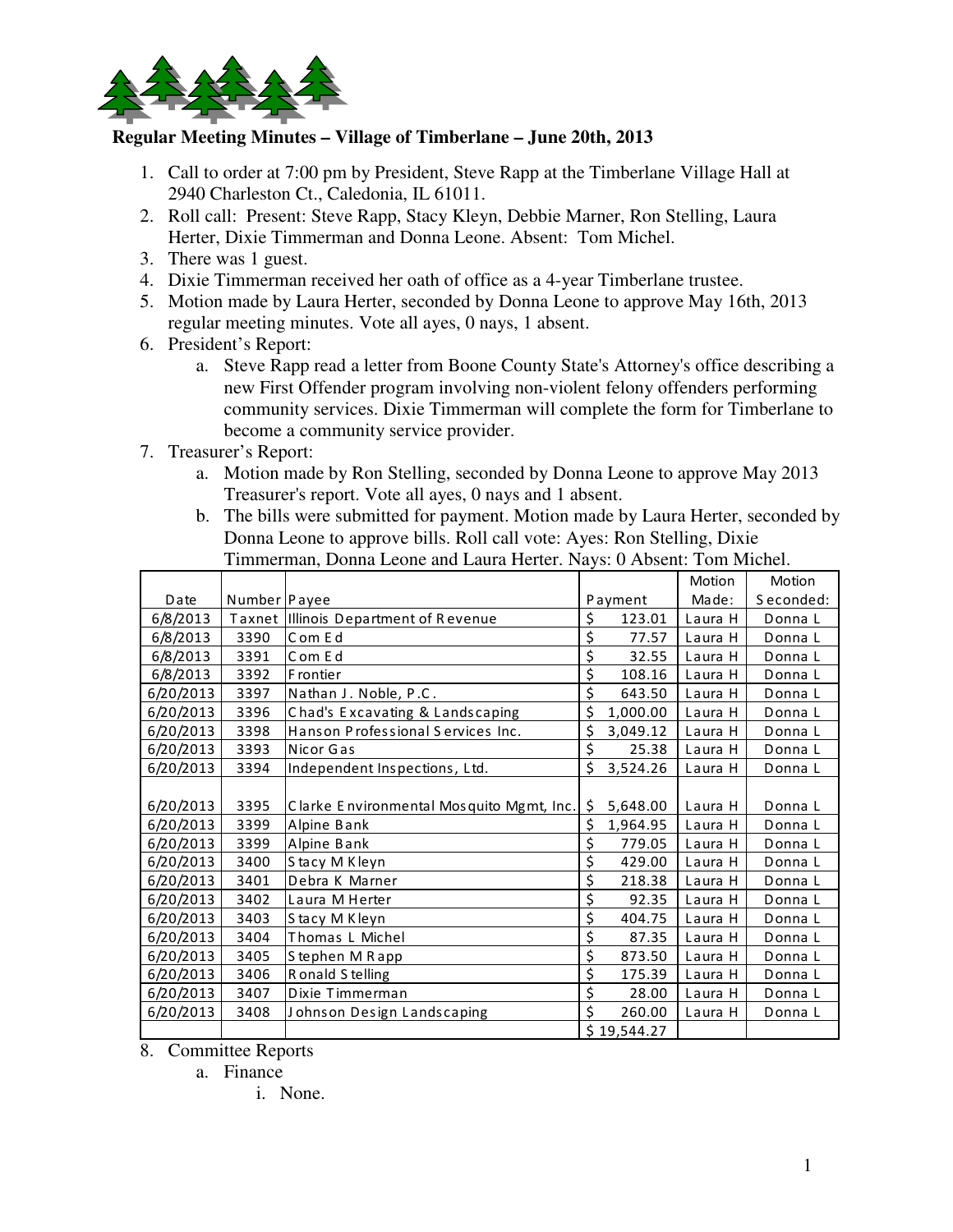- b. Planning and Zoning
	- i. None.
- c. Roads/Highways/Bridges
	- i. No culvert permits were issued.
	- ii. Rockford Register Star published new articles concerning the disabled Orth rd bridge.
	- iii. Motion made by Ron Stelling, seconded by Laura Herter on 6/14/13 email vote to approve Chad's Excavation's quote for \$1,700.00 for the excavation and filling in of dirt and rock (rip rap) along the roadside of Woodchuck Dr where the ditch itself is washing away. Roll call vote: Ayes: Ron Stelling, Dixie Timmerman, Donna Leone and Laura Herter. Nays: 0 Absent: Tom Michel.
	- iv. Rich Lundin, Boone County Highway Engineer, will officially recommend that Dawson Lake road become known as a "connector road" at the July 8th RMAP meeting. This would allow the use of IDOT funds for repair/rebuild.
	- v. The board received cost information from ComEdison regarding Newbury Place's request for lighting. Motion made by Laura Herter, seconded by Dixie Timmerman to advise Wes Lindberg that the board of trustees will take no action to install two street lights at the entrances of Newbury Place. Vote all ayes, 0 nays, and 1 absent. Cost review included:
		- 1. Dawson Lake & Newbury roads add another light to the existing light pole at the farmette on Dawson Lake. Cost \$8.00 month for the light plus electric usage.
		- 2. Caledonia Rd  $&$  Charleston St. no light pole exists in the easement or ditch area. Two cost options: a) \$90.92 month for pole, light and transformer plus electric usage b) \$4,600.00 one time installation and materials cost plus \$42.54 month plus electric usage.
- b. Village Hall
	- i. None.
- 9. Old Business
	- a. Steven Ernst, our guest from the Rockford Metropolitan Agency for Planning (RMAP) explained its function and how Timberlane benefits from being inside its territory. Established in 1964, RMAP is mandated and supported by grants from the US government to encourage border agreements, ensure state and federal transportation funds are allocated appropriately for roads and bridges. Four cities and two counties each receive one vote to lobby for transportation needs. They support grant writing and applying for funds, 80/20 cost sharing efforts, getting land ready for greenways and retail sales, etc. Timberlane utilizes RMAP for Orth road and bridge, and Dawson Lake road future re-constructions.
- 10. New Business
	- a. Motion made by Ron Stelling, seconded by Donna Leone to approve R13-171-01 Resolution to adopt the prevailing wage for 2013. Vote all ayes, 0 nays, and 1 absent.
- 11. Open Actions from previous meetings:

| <b>Open Actions:</b>                                              | <b>Meeting</b> | <b>Contact</b> |
|-------------------------------------------------------------------|----------------|----------------|
| Options for the village hall outdoor signs need to be researched. | Nov 2010       | l rustees      |